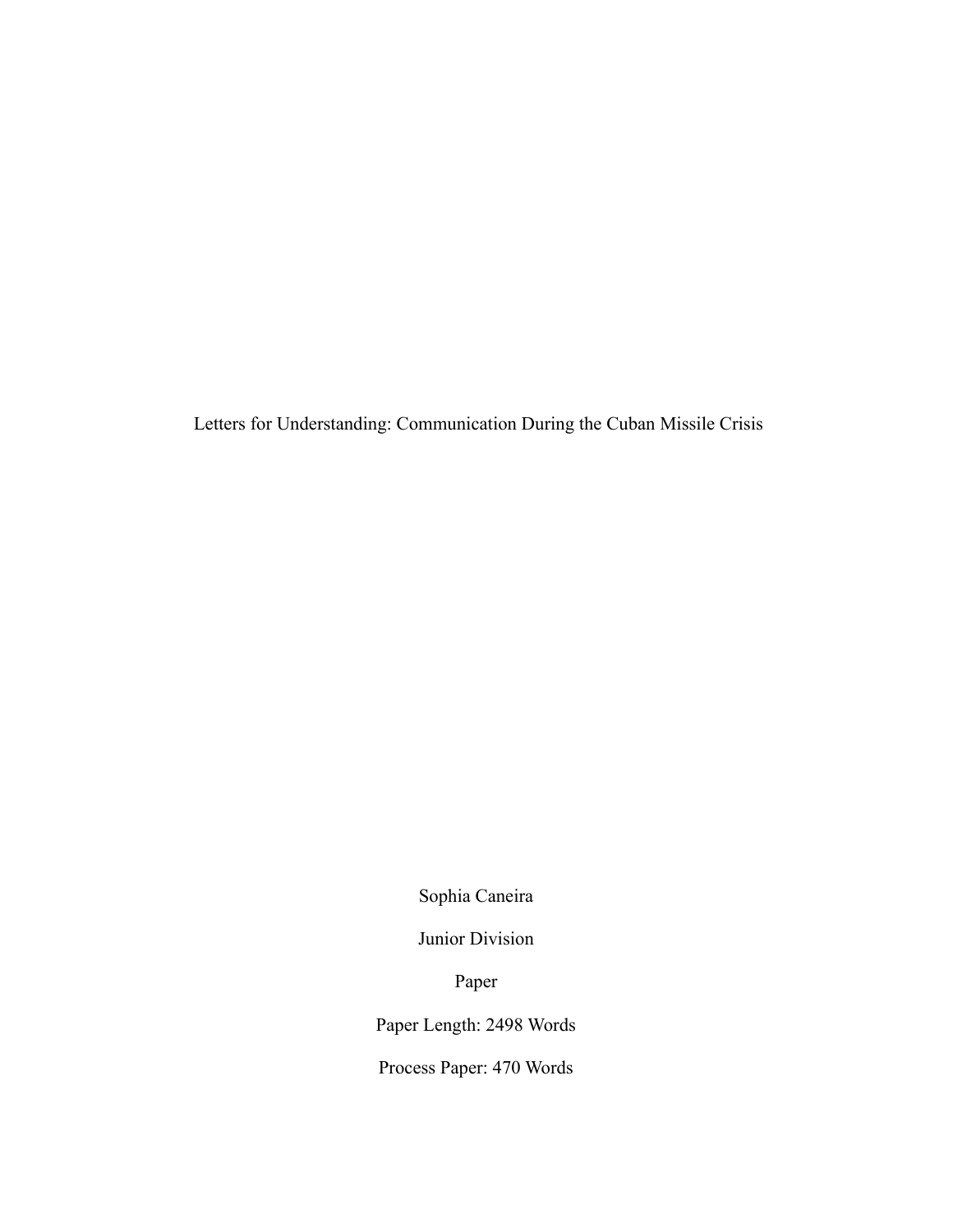Initially, I wasn't planning to participate in History Day this year, but when my school announced that it would still be offering History Day as a kind of virtual "club" with more independent-based work, I decided to look into it since I was looking for another writing opportunity. I looked at a list of sample topics, and came across the Cuban Missile Crisis, which I remembered that I had been fascinated with after watching the film *Thirteen Days* a year or two before*.* I began some basic research to explore the topic further, and then immersed myself in the next few days. From there, I was set on going through with the project.

My most helpful source in creating my project was probably Robert Kennedy's memoir of the Cuban Missile Crisis. I got a closer perspective on the life of the President and his brother, the Attorney General, during the event, and learned about the topic in depth and substantially more than from any other source. There were also many great quotes that I was able to implement into my writing. Other beneficial sources to me were Khrushchev's letters to President Kennedy, and an interview on the Cuban Missile Crisis with the Russian chairman's son. I wanted to make sure I included as much of *both* the American and Russian perspectives as I could get my hands on despite the commonly seen American-biased details of the event, so these sources were also helpful in my writing.

I love to write, so I decided to create a paper for my project. I'd done an exhibit the previous year, and wanted to try something new. Since the word count for papers is higher, I also felt that I could express my ideas better, rather than using more artistic measures in an exhibit. Cutting down words was a problem for me last year as well as this year, but with some effort, I was able to get my word count down to the limit. I tried to get an earlier start in my project this year and found it quite beneficial to managing my time.

My paper relates to the theme of Communication in History: The Key to Understanding because everything that was done during the Cuban Missile Crisis, every decision made, was based on trying to understand the other country's interest through daily letters exchanged between national leaders and meetings between ambassadors. Careful deliberations and debates took place during the argument to ensure the best possible outcome for the safety of the countries directly involved, and the world. Because of this essential communication, President Kennedy and Soviet Chairman Nikita Khruschev were able to make good judgments and form peaceful solutions to their opposition and impact further generations of world leaders by setting an example and resolving their conflict without firing nuclear weapons.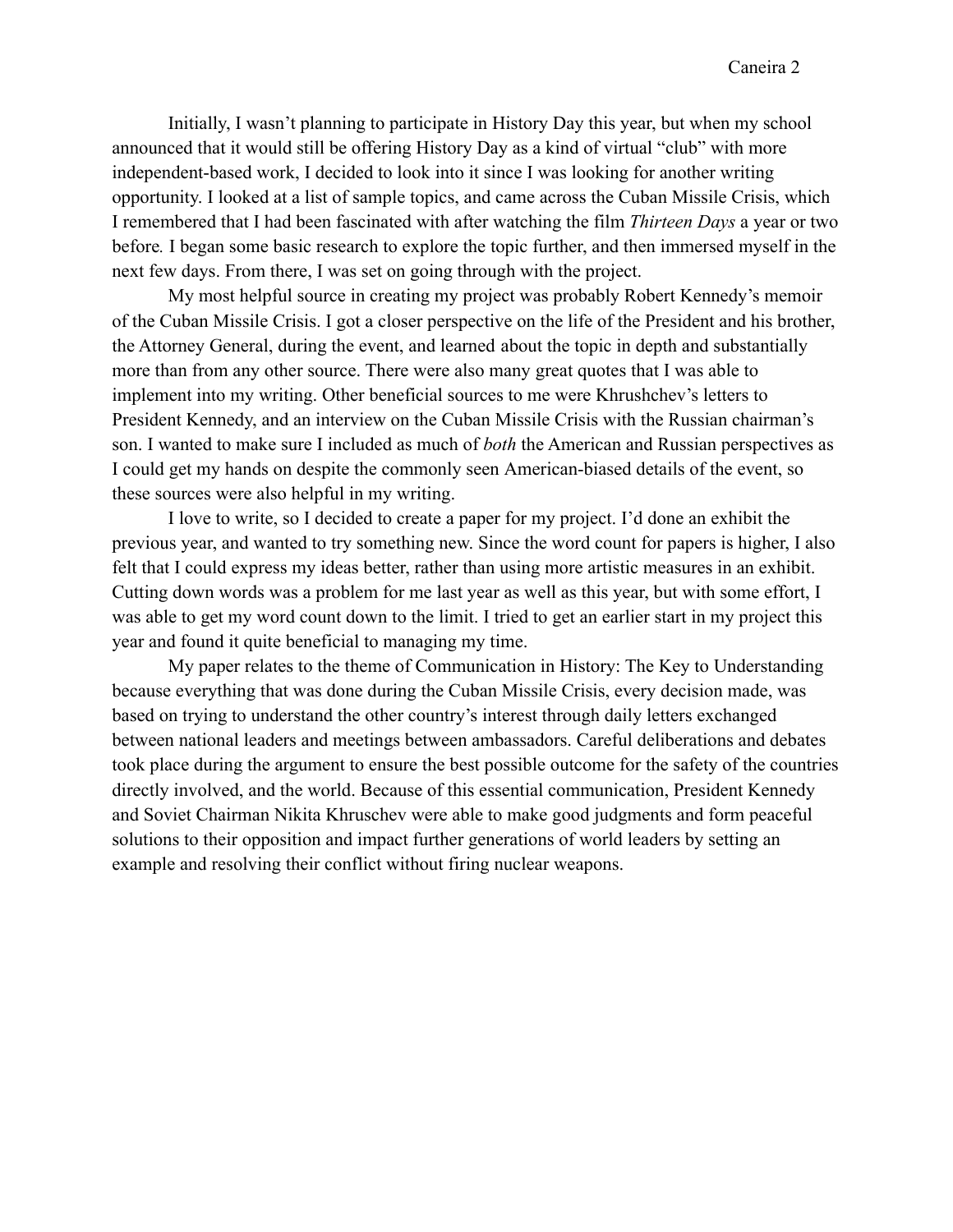A series of political arguments lasting from 1945-1991 known as the Cold War came to a climax in 1962 when the Cuban Missile Crisis escalated the tension between the United States and the Soviet Union. During the crisis, the constant communication between United States President John F. Kennedy and Soviet Chairman Nikita Khrushchev is often credited as what saved the opposing superpowers from the risk of nuclear war and endangering millions of civilian lives. Letters exchanged between the conflicting leaders, debates between their advisors, and diplomatic negotiations of ambassadors prevented a Third World War provoked by the long-lasting dispute over nuclear weapons. Even though a series of proxy wars continued for several more decades following the Cuban Missile Crisis, the system for communication between the countries was improved significantly and helped avert nuclear conflict. Additionally, the successful resolution of the event paved the way in terms of communication for future generations of leaders, and demonstrated the importance of global correspondence.

Even before the Cuban Missile Crisis, a tense relationship existed between the United States and the Soviet Union. Although the nations were allies in World War II, the United States was skeptical of the Russians' communist government. Following the war, the countries engaged in a series of proxy wars, arms races, and the legendary event coined the "Space Race." The fear of communism skyrocketed when McCarthyism, a campaign led by U.S. Senator Joseph McCarthy, caused thousands of people to be wrongly accused of supporting communism and lose their jobs, or suffer other severe consequences throughout the 1950s. The campaign was part of a larger event called the "Red Scare."

In 1959, Fidel Castro, the leader of Cuba, allied with the Soviet Union. Cuba began to rely on Russia for aid and military support. When President Kennedy decided to launch an attack on Cuba in 1961 with the goal to overthrow Castro, the United States and the Soviet Union's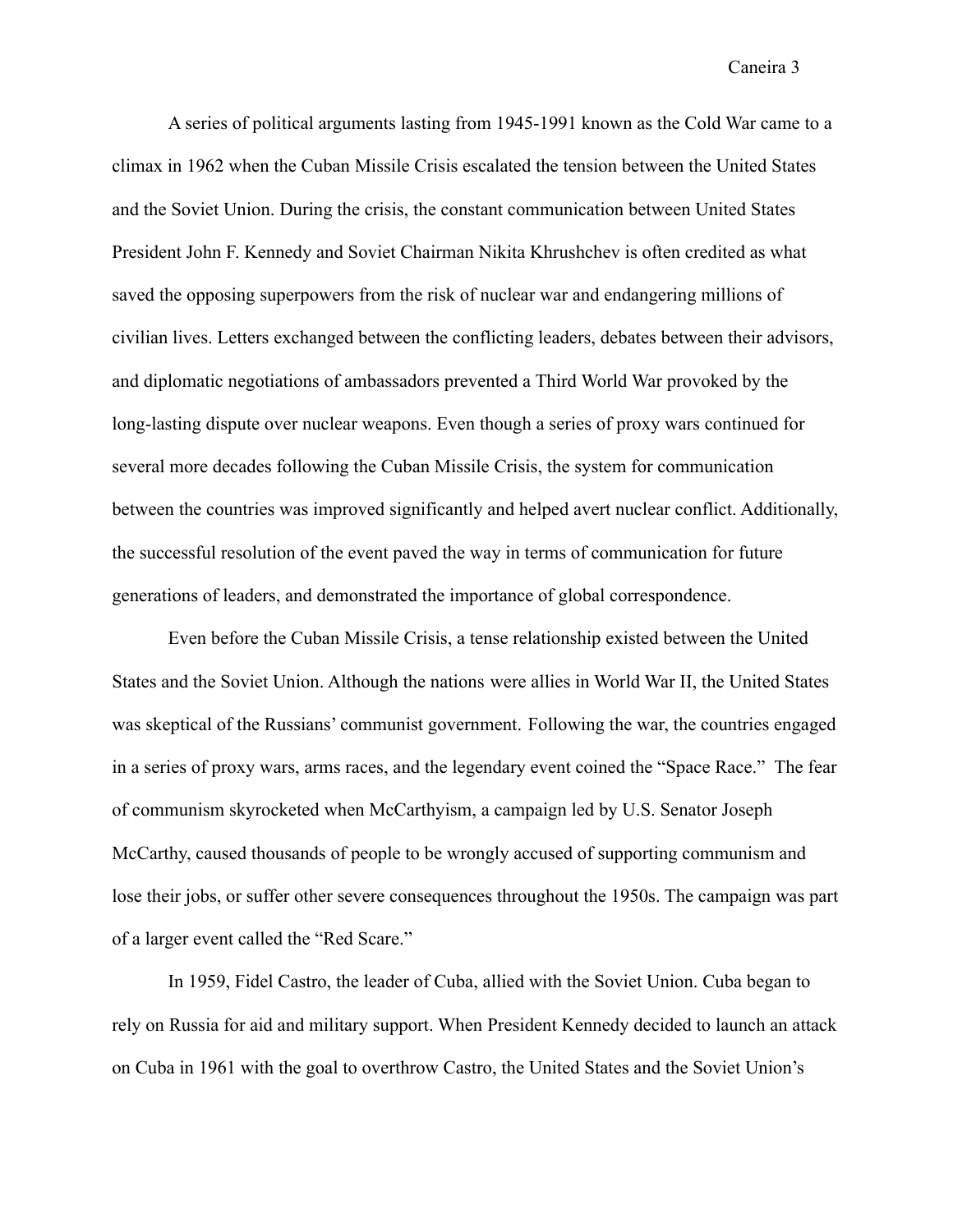tensions escalated further. The assault, called the Bay of Pigs Invasion, failed, and within a day the forces supporting the United States had surrendered. This event only made the Soviet-American relationship worse now that the Russians and Cubans had established relations (History, "Cuban Missile Crisis").

In response to the Bay of Pigs Invasion and to provide a defense system for their ally, the Soviet Union secretly placed missiles in Cuba. The news reached the United States in October of 1962, when a man named Richard Heyser passed over San Cristobal, Cuba in a reconnaissance U2 plane flight and photographed a Russian missile being assembled on the island, just ninety miles south of the state of Florida. President Kennedy was notified about the discovery two days later on October 16th and quickly assembled a group known as the ExComm (or Executive Committee). Soon he learned the SS-4 missiles were capable of reaching the United States. The President considered his options -- one being a full-scale invasion on Cuba or another, a bombing of the country (Robert Kennedy, *Thirteen Days*) -- but instead he settled on establishing a naval blockade to prevent the delivery of additional weapons to Cuba.

On October 22nd, President Kennedy made an announcement broadcasted across America, warning about the missiles being assembled in Cuba. He assured that military efforts would be used if necessary to ensure the country's safety, and that they would inform the nation of any updates with utmost transparency, saying, "...Our decision on a course of action, this government feels obliged to report this crisis to you in fullest detail" (Kennedy, "Address about the Cuban Missile Crisis"). In order to prevent panic when Americans were informed of what was going on in Cuba, the President tried to communicate honestly and assure their safety. Two days after his address, Soviet ships approached the blockade. The United States held its breath,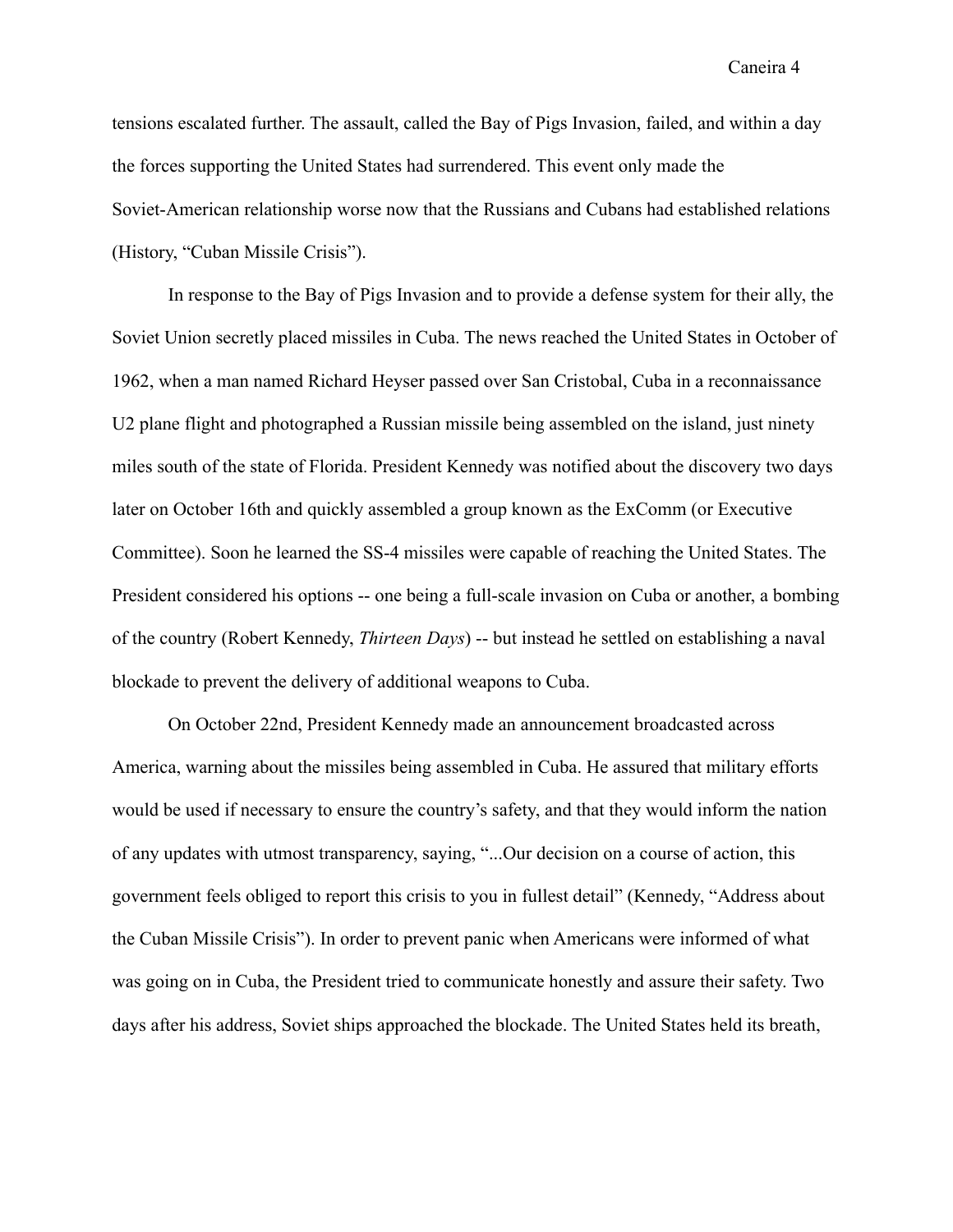but thankfully no firearms were raised, and the Soviet ships stopped short of the line of naval vessels.

Originally, the United States and the ExComm were confused over the true intentions of the Russians, struggling to "discern [Soviet Chairman Nikita] Khrushchev's motives and intentions" (Sherwin, "One Step from Nuclear War"). Committee members were "often confused" because of this, and found difficulty in trying to find ideas to succeed in their objectives (Sherwin). That changed when, between October 22nd and October 28th, many letters were sent between President Kennedy and Nikita Khrushchev, the leader of Russia. Through these communications, the two negotiated peace terms while the tension rose. In their letters, Kennedy and Khrushchev both wrote that they wanted to come to terms and avoid nuclear war at all costs. On October 26th, Khrushchev sent a message to the President in which he offered to remove the missiles in Cuba in exchange for an agreement that the United States would not attack their ally (History, "Cuban Missile Crisis"). He wrote: "I understand your concern for the security of the United States, Mr. President, because this is the first duty of the president. However, these questions are also uppermost in our minds. The same duties rest with me as chairman of the U.S.S.R. Council of Ministers" (Khrushchev to Kennedy, Oct. 26, 1962). Khrushchev had never wanted war, but to "protect [Fidel] Castro's government by deterring, not fighting, the United States" (American Archives).

Shortly thereafter, Khrushchev further proposed he would disassemble the missiles that had been shipped to Cuba in exchange for the removal of the "Jupiter" missiles from Turkey, which had been stationed there earlier by the United States. The Kennedy Administration initially decided to ignore Khrushchev's second letter and agree to his original terms, but afterward, American officials accepted Khrushchev's secondary terms and agreed to withdraw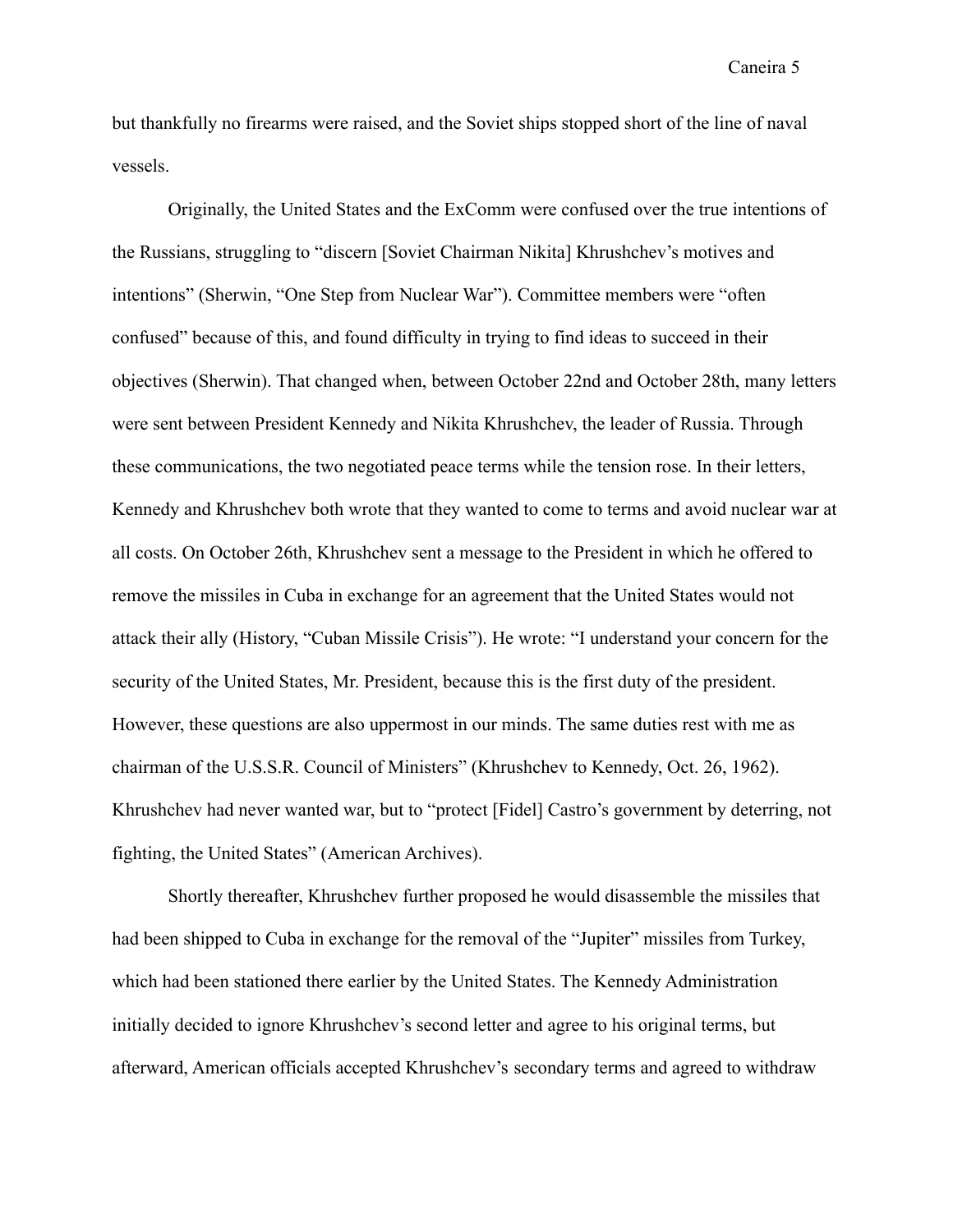their missiles from Turkey. On October 28th, the crisis ended when U.S. Attorney General Robert Kennedy met Russian Ambassador Anatoly Dobrynin in order to deliver a message: the United States accepted Khrushchev's terms of peace.

Both leaders knew what would happen if firearms were raised and missiles were launched (Kennedy, *Thirteen Days*). Both leaders knew that if they were, their families and citizens could die. Both recognized that if the nations erupted into full-scale war, their countries and even the world could be annihilated. By making decisions in their best national interests, writing letters back and forth, and sending ambassadors to further confirm peace terms, the two leaders worked to better understand each other and the obligations they had to their countries and people.

Throughout the crisis, President Kennedy was pressured by advisors and ExComm members to make decisions (Kennedy, *Thirteen Days*). Some members favored a blockade as a first step whereas some strongly opposed it, instead arguing that a full-scale invasion was the better choice. In his memoir of the crisis, Robert Kennedy describes the President as acknowledging the pressure on him and believing that Chairman Khrushchev is simultaneously undergoing similar pressures. This recognition was a critical factor in President Kennedy's decision to accept the Chairman's terms (Kennedy, *Thirteen Days*). After the crisis, Khrushchev's son was interviewed about the Russian perspective on the event. His words aligned with President Kennedy and Chairman Khrushchev's approach to resolving the crisis: "Only one thing could have successfully resolved the crisis—negotiation." He concluded the interview saying, "We have to negotiate with our adversaries and enemies...You will be able to explain to them and understand their position and sooner or later find some peaceful resolution" (LaGrone, "Soviet Perspective on the Cuban Missile Crisis from Nikita Khrushchev's Son").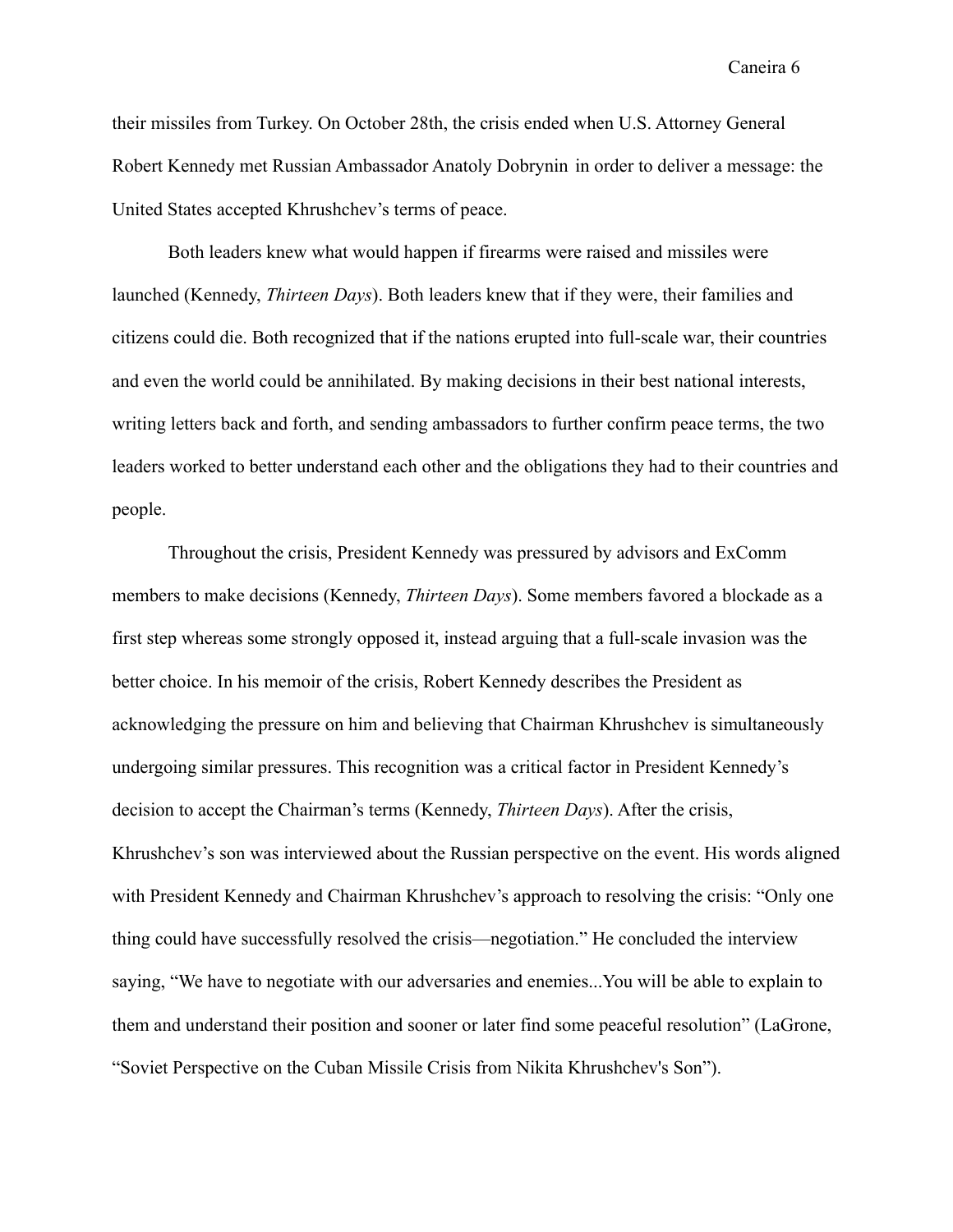Without this communication and the realization that each political leader wanted to avoid nuclear war that ultimately was the key to understanding, one country may have fired weapons on the other, resulting in full-scale nuclear combat and millions of deaths. "...You want to relieve your country from danger and this is understandable. However, Cuba also wants this" (Khrushchev to Kennedy, October 26, 1962). Because of this communication, the two countries avoided the imminent danger of starting a third World War.

There was a constant fear among the Americans that a "miscalculation - a mistake in judgement" would be made (Kennedy 62) when the ExComm debated over taking next steps in the crisis. Despite the split decision among Kennedy's advisors between an invasion or a blockade (Kennedy 31), the group was aware that a unified decision was necessary. If not, Soviet ships could deliver more weapons to Cuba, further posing a threat to the United States. If the situation were to be heated enough, the weapons on either side could be fired, causing millions to die: "...The time that was available to the President and his advisors to work...developing a course of action and recommendations for the President, was essential...Our deliberations proved conclusively how important it is that the President have recommendations and opinions...more than one point of view" (Kennedy 111). This idea of multiple perspectives and checks and balances continues to be used in American presidencies in the form of the presidential cabinet.

Attorney General Robert Kennedy also played a crucial role in the Cuban Missile Crisis. Throughout the predicament, Attorney General Kennedy assisted his brother, the president, in his decision-making process. He devised the plan to (primarily) ignore Khrushchev's second letter and later agree to his secondary terms (Library of Congress). More importantly, however, was his role in the last days of the conflict. He met Russian Ambassador Dobrynin several times in Washington on behalf of the United States to negotiate and then later, confirm the agreement to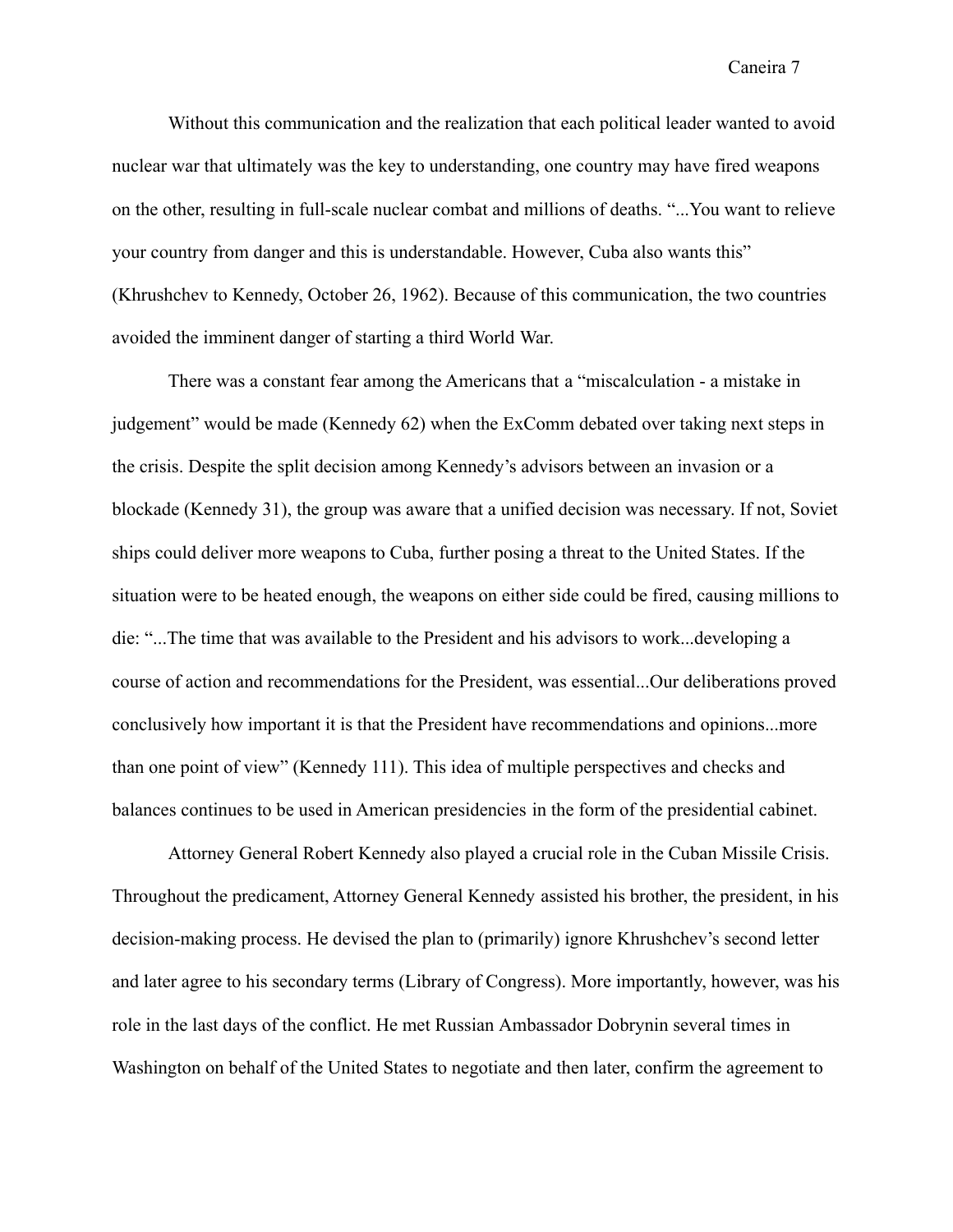remove the respective weaponry from Cuba and Turkey (History, "Cuban Missile Crisis"). Without these face-to-face connections between representatives of the conflicting countries, an understanding through only words on paper would have been harder to reach -- throughout the crisis the leaders struggled to understand the intentions of the other party (Kennedy 102/105). The President continuously asked himself if he could be certain that Khrushchev and the Russians could fully understand his and America's national interest (Kennedy 125).

The meetings were arguably one of the most beneficial methods of communication during the event because the deliberations were immediately received and negotiated, whereas the letters took time to reach the disagreeing leaders. Both tactics, however, aided in the ending of the Cuban Crisis. But these meetings were a turning point in the long deliberations, and consequently, the Cuban Missile Crisis came to a peaceful close. Shortly after Robert Kennedy's last meeting with Dobrynin, he received a call informing him that the Russians had agreed to disassemble their missiles (Kennedy 110).

After the crisis, communication further improved between the United States and Russia. As a result of the letter exchanges between President Kennedy and Chairman Khrushchev, a "hotline" was built which directly connected the White House to the Kremlin (U.S. Dep. of State, Cuban Missile Crisis Milestones). The construction of the phone line was intended to prevent the leaders of the two nations from struggling to understand each other's intentions again. This step in improving the Soviet/American relationship was only taken because of the successful communication and eventual understanding shown by the national leaders during the Cuban Missile Crisis.

The crisis and the communications involved evoked the security of a Missile Test Ban Treaty later made between the United States and the Soviet Union (U.S. Dep. of State, Cuban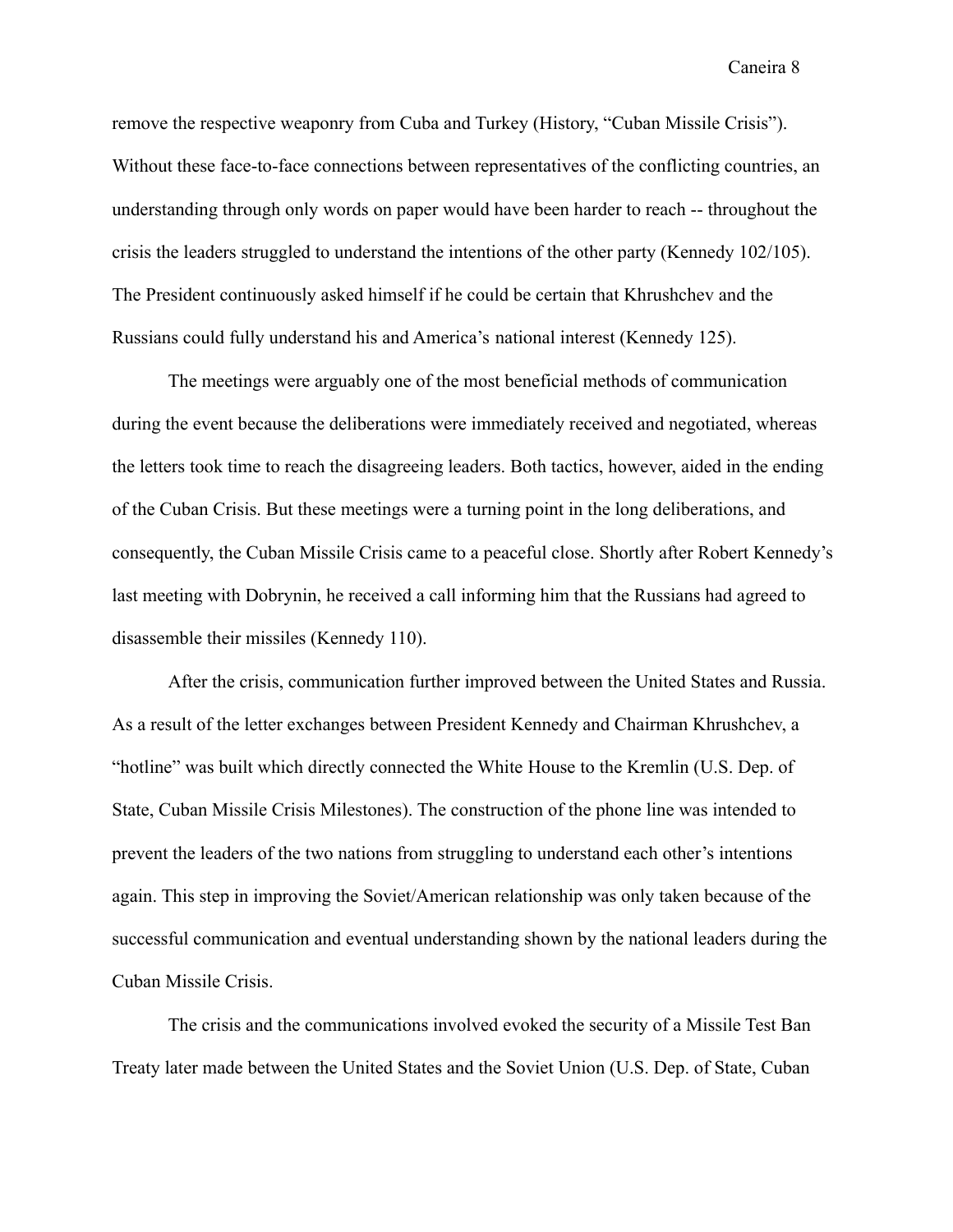Missile Crisis Milestones). Additionally, following the signing of the treaty in mid-September of 1963, Khrushchev and Kennedy met to discuss policy and directly communicate (Roeschley 6, "Nikita Khrushchev, the Cuban Missile Crisis, and the Aftermath"). Communication improved internationally as well -- the deliberations of the ExComm proved that the President of the United States should have multiple opinions and perspectives when making decisions (Kennedy 111). This crisis is a good example of the increase of diplomacy in government leaders' circles of advisors. Now, in January of 2021, the Treaty on the Prohibition of Nuclear Weapons is on the political table. The Biden Administration and the Russian Ministry made clear their intentions for continuing another missile reduction treaty for another five years, "signaling" their unanimous commitment to arms control ("The Unheard Voices of the Cuban Missile Crisis").

Kennedy and Khrushchev's communication also set a precedent for future leaders, one prominent example being the incredible relationship between Ronald Reagan and Soviet Chairman Gorbachev several decades later in the Cold War era. One of Reagan's tactics for trying to end the Cold War was through negotiation, and furthermore, it is said, "He fiercely wanted to talk to Soviet leaders from his first days in office" (Leffler, "Ronald Reagan and the Cold War: What Mattered Most").

The idea of communicating between nations is one that we can apply to conflicts in the twenty-first century. Similar to the communication during World War II and the Cuban Missile Crisis, we can communicate with political groups within our countries as well as those outside our borders to solve issues. Communication and peaceful collaboration between political parties could make a difference in the division of the United States and result in a more united country. Global problems such as our current COVID-19 pandemic could be improved upon by nations working together and communicating in the same way used during the Cuban Missile Crisis. In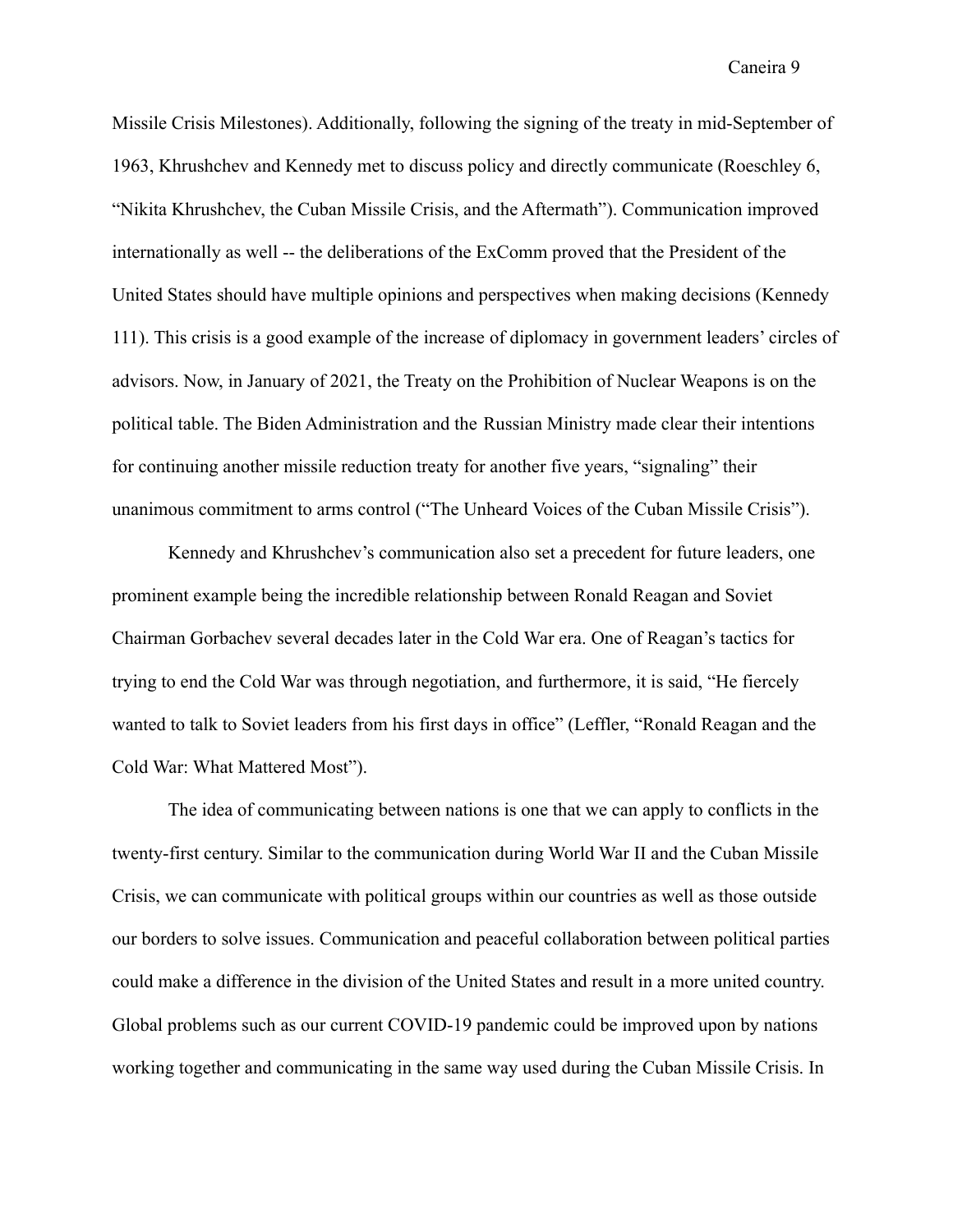this case, we can communicate studies, vaccine recipes, and information between countries to understand mutations of the virus and how they differently affect people. Making accords or passing laws which help improve the circumstances of the climate crisis, for another example, can be agreed upon across countries too. Another conflict that would benefit from communication-based solutions similar to the Cuban Missile Crisis is the current struggle between the US and Iran over nuclear weapons (Radd, "What the Cuban Missile Crisis Teaches us About the US-Iran Diplomacy Today"). It is easier to solve issues if we are willing to band together and negotiate with countries than if nations stand alone. If we can be open to the views of others as we work with foreign countries, we can accomplish more to resolve issues that impact everyone.

The resolution of the Cuban Missile Crisis was not seen as a "victory" or "triumph" for any one person or country, but was a lesson as to how nations should communicate and operate together. "...no interview given, no statement made, which would claim any kind of victory...If it [the Cuban Missile Crisis] was a triumph, it was a triumph for the next generation and not any particular government or people" (Kennedy 128). Robert Kennedy stated clearly in the last pages of his memoir, "...The final lesson of the Cuban Missile Crisis is the importance of placing ourselves in the other country's shoes" (Kennedy 124). Even within social communities, being able to "place ourselves" in other people's shoes is an important skill to learn as well - in addition to being a critical factor in how the United States and Russia's leaders resolved the Cuban Missile Crisis. The first step into solving any issue, whether on a smaller or larger scale, is trying to understand the aspects and goals of the other perspective involved. Although it can be difficult to allow ourselves to hear the other angles of the situation, it can help us to resolve problems.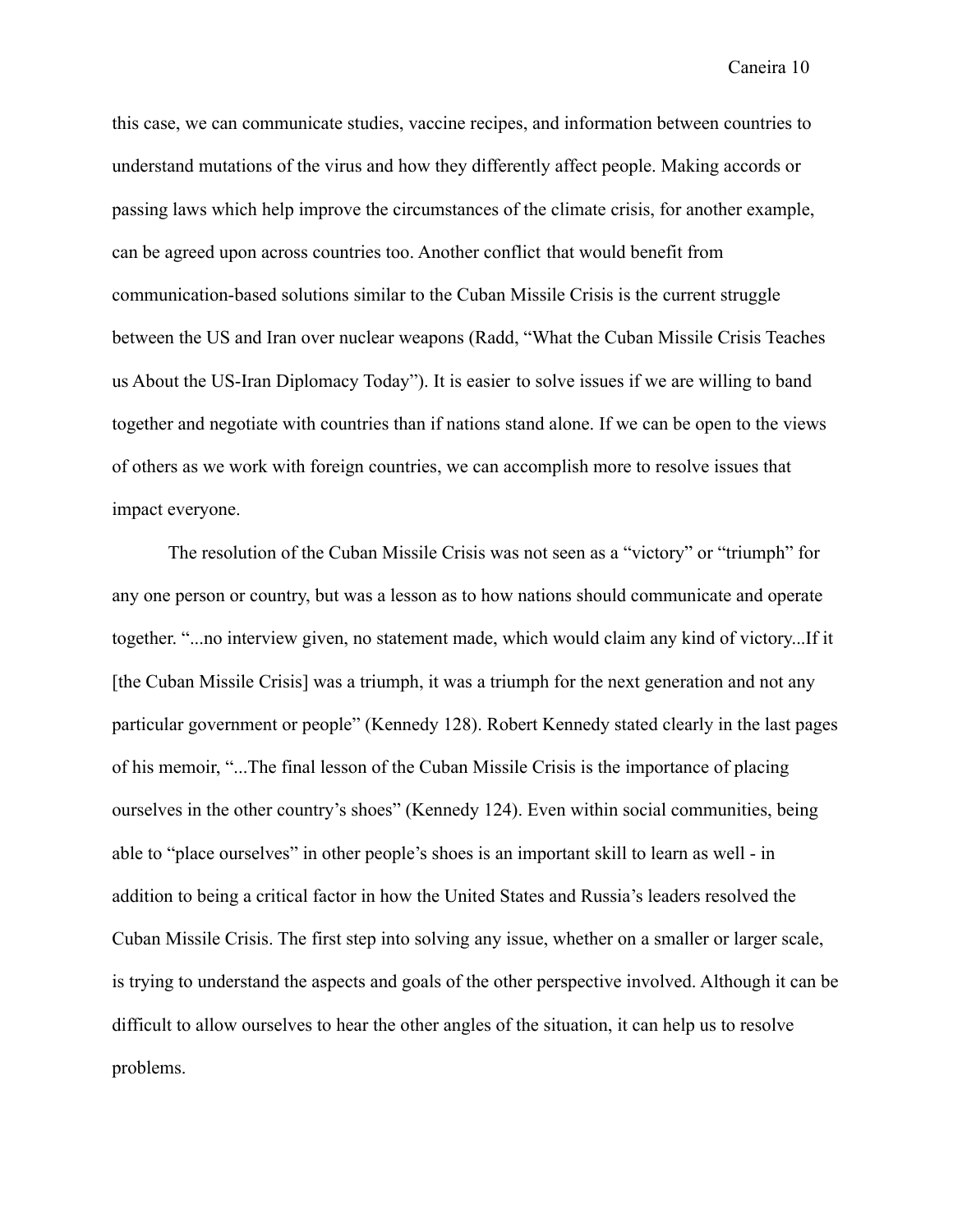At the center of all the deliberations and arguments of the Cuban Missile Crisis, at the heart of the conflict, there were two men struggling to understand each other and find an outcome that could result in peace, not war between their nations. The only way they successfully did so was through letter communication and ambassador negotiations. The diplomatic strategies used during the crisis were reflected upon when later a phone line was built to connect the countries and establish a less-hostile relationship, and the leaders' efforts took the first steps to creating a Missile Test Ban Treaty (U.S. Dep. of State, Cuban Missile Crisis Milestones). Although the Cuban Missile Crisis would not be the last conflict of the Cold War, it set a precedent for successful methods in resolving conflicts between nations and demonstrated how the countries were capable of handling the situation through peaceful communication.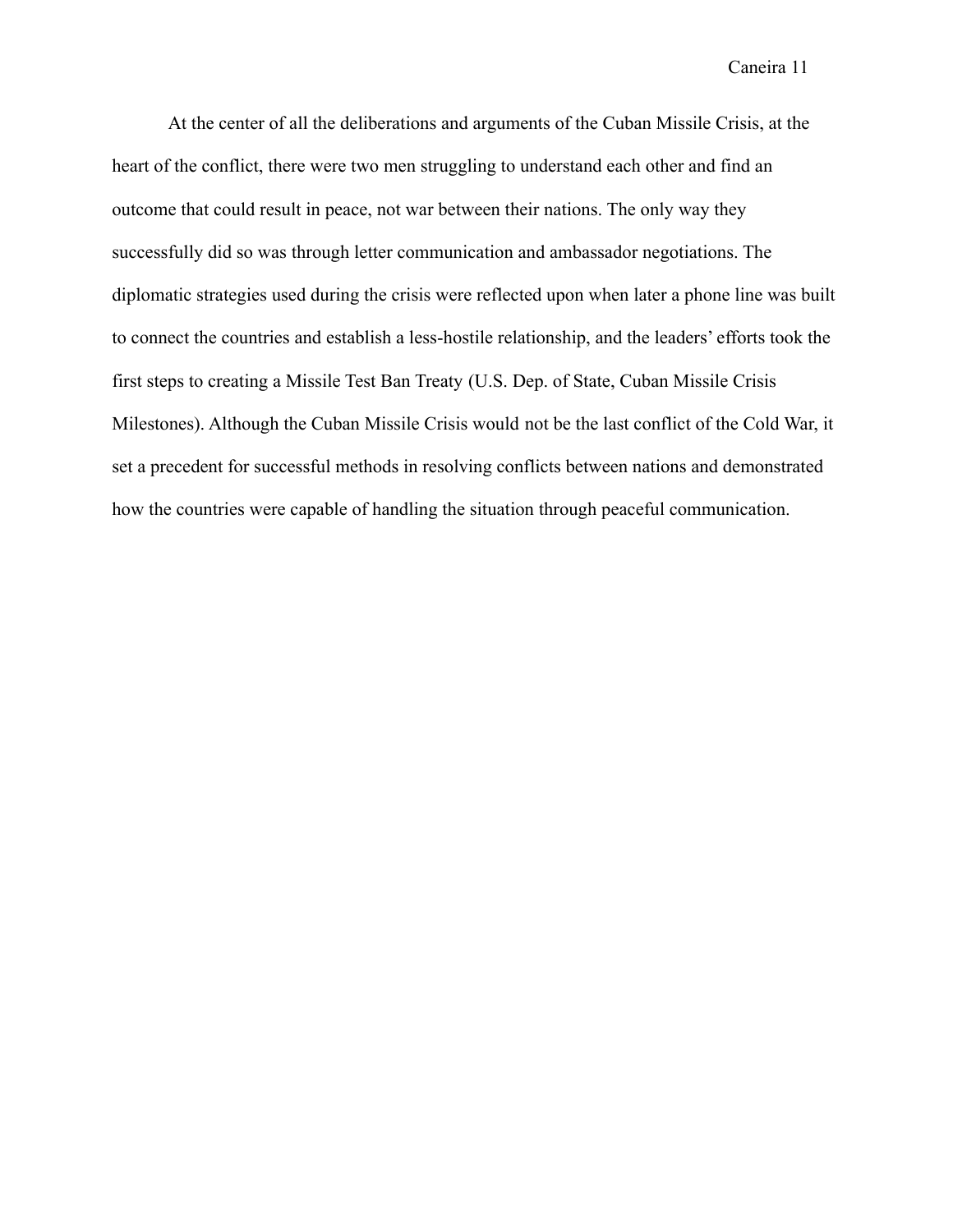# **Annotated Bibliography**

### **PRIMARY**

"Address to the American People about the Cuban Missile Crisis." *Address to the American People about the Cuban Missile Crisis | Cuban Missile Crisis | Historical Documents*, www.atomicarchive.com/resources/documents/cuba/kennedy-speech.html.

This source is a transcript of John F. Kennedy's address to the United States saying that missiles were being assembled in Cuba. I found this transcript more helpful to me than a video of the 35th president's statement because it was easier to find quotes that supported my thesis. By reading this document, I learned that the television was one of the ways communication was spread to the entire country and was essential to help citizens prepare for potential threats from Cuba.

"Dobrynin's Cable to the Soviet Foreign Ministry." *Dobrynin's Cable to the Soviet Foreign Ministry | Cuban Missile Crisis | Historical Documents*, www.atomicarchive.com/resources/documents/cuba/dobrynin-cable.html.

In Ambassador Dobrynin's cable to the Russian Ministry he explained *his* view on the crisis. I think it is important to support both of a conflict's perspectives as much as possible; this source helped me to see what the Russian perspective - the less often told one - was like. I can tell this is primary, because it was a cable directly from Dobrynin during the last few days of the crisis.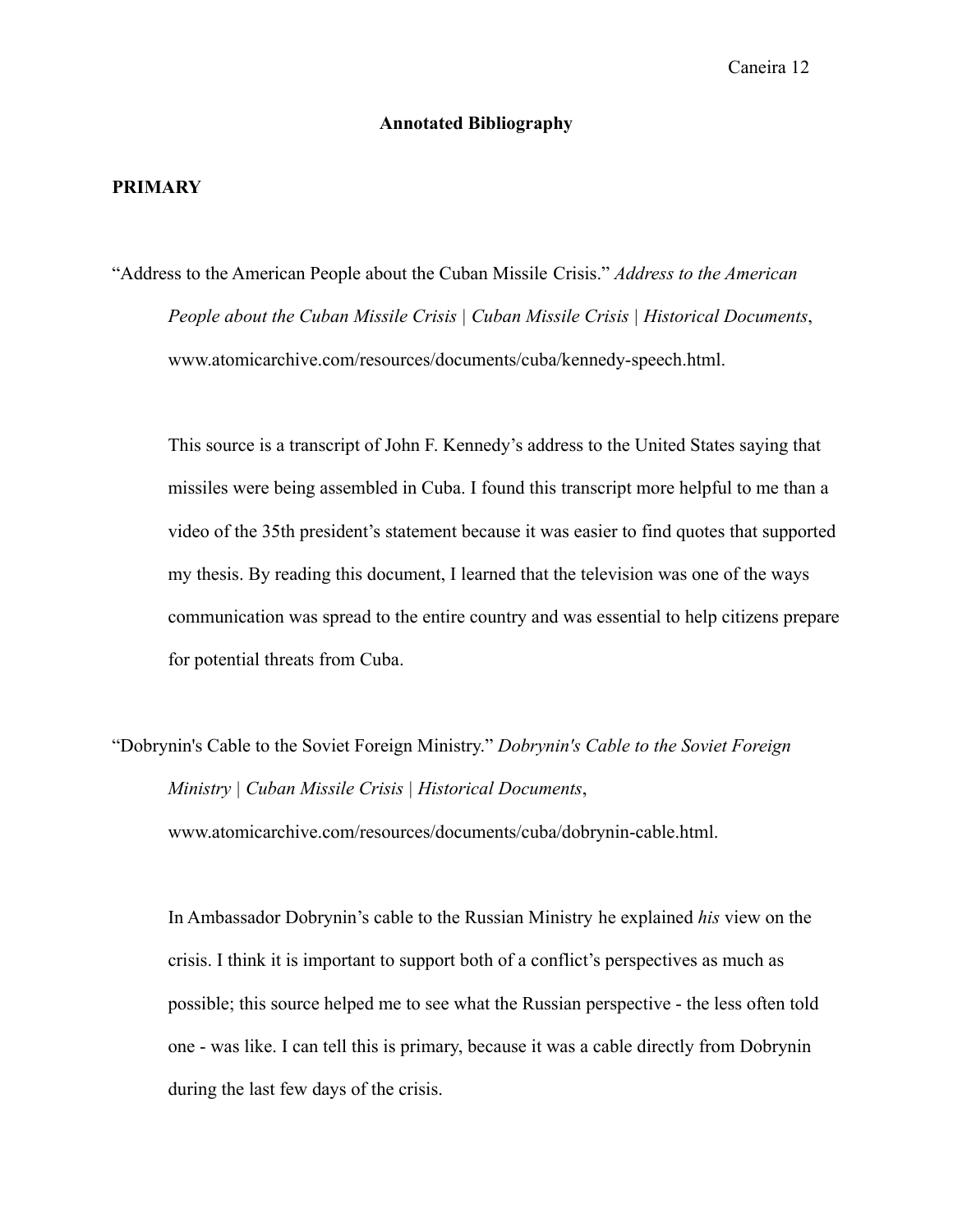Kennedy, Robert F., et al. *Thirteen Days: a Memoir of the Cuban Missile Crisis*. Ishi Press International, 2017.

This book was one of my most helpful sources since it gave me a focused and specific view of the crisis from Robert Kennedy, the president's brother, who, during the crisis, assisted President Kennedy and advised him. It gave me a sense of the immense pressure and responsibility on the part of the President because it was written by a person who was closely involved in the event as well as being close to him. I know this is reliable as it is a primary source written by Robert Kennedy--since he was directly involved during the entire crisis, I can confirm that it is indeed primary.

"Kennedy to Khrushchev." *Kennedy to Khrushchev (October 27, 1962) | Cuban Missile Crisis | Historical Documents*,

www.atomicarchive.com/resources/documents/cuba/kennedy-letter-1.html.

This is another letter Kennedy wrote to Khrushchev during the crisis, except it was shorter and only outlined and confirmed information I already obtained from other sources. However, the letter displayed the diplomats the two national leaders attempted to remain during this time. I can tell this is reliable since the document was transcripted from the original letter President Kennedy sent to Khrushchev.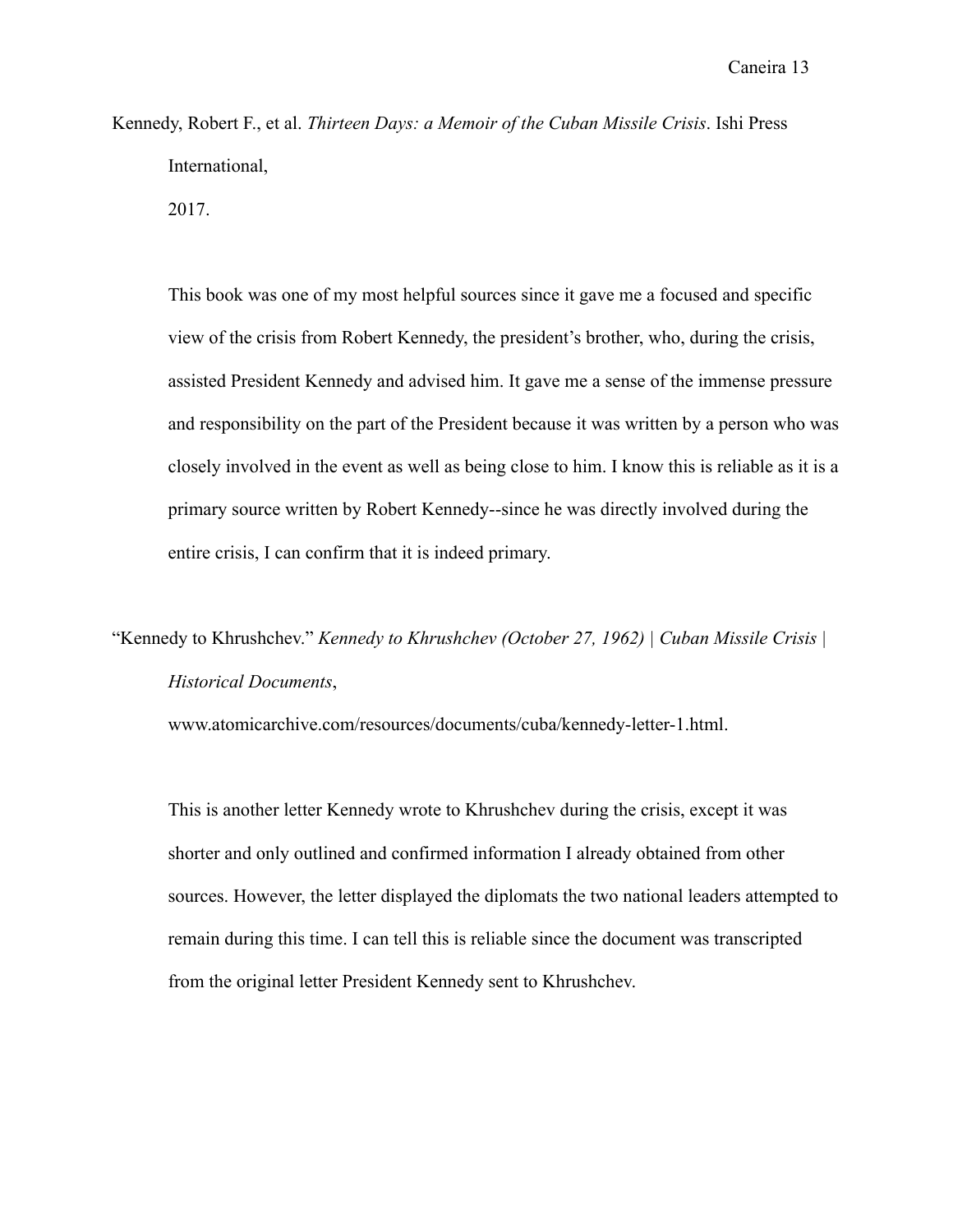"Kennedy to Khrushchev." *Kennedy to Khrushchev (October 28, 1962) | Cuban Missile Crisis | Historical Documents*,

www.atomicarchive.com/resources/documents/cuba/kennedy-letter-2.html.

This source confirmed facts I'd already learned about and gave me a specific quote to help support a specific point in my project about historical impact. I can tell this is reliable because it is a transcript of the letter Kennedy sent to Khrushchev on October 28th, and it is primary because it was directly written by John F. Kennedy during the crisis.

"Khrushchev to Kennedy." *Khrushchev to Kennedy (October 26, 1962) | Cuban Missile Crisis | Historical Documents*,

www.atomicarchive.com/resources/documents/cuba/khrushchev-letter-2.html.

This document helped me gain insight into the position of the Russian/Cuban alliance in contrast to the typical United States' story. I think it is important to see both sides of an argument, and this document certainly helped me do so since most other articles I found were written from the perspective of the United States. This is a primary source and is a transcript of an actual document written so I can tell it is reliable.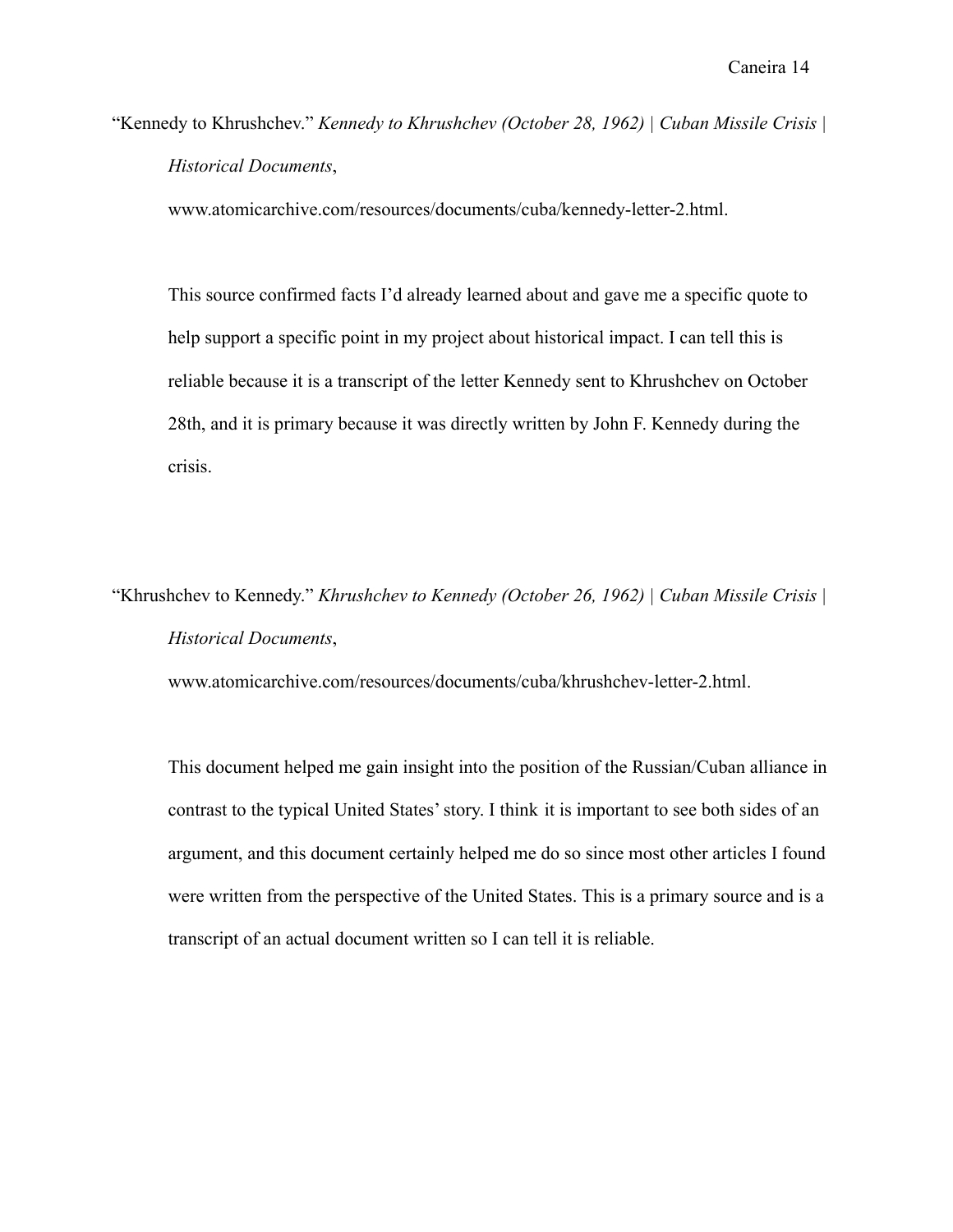"Khrushchev to Kennedy." *Khrushchev to Kennedy (October 28, 1962) | Cuban Missile Crisis | Historical Documents*,

www.atomicarchive.com/resources/documents/cuba/khrushchev-letter-3.html.

Similar to the other documents exchanged between Nikita Khrushchev and John F. Kennedy, this letter helped me to prove the ideas I claimed to be true, and continued to give me insight on the Russians' perspective. Again, I can tell this source is reliable because it comes straight from a historical document dating back to the era of the Cuban Missile Crisis.

LaGrone, Sam. "Soviet Perspective on the Cuban Missile Crisis from Nikita Khrushchev's Son." *USNI*

*News*, 5 Feb. 2013,

news.usni.org/2012/10/24/soviet-perspective-cuban-missile-crisis-nikita-khrushchevs-son

This was another source that helped me to understand the Russian perspective of the Cuban Missile Crisis instead of the more commonly expressed American side. From Nikita Khrushchev's son's words I was able to compare the reactions to the crisis from two different sides of the argument. This was an interview conducted about the crisis from someone who experienced the event, thus it is a primary source.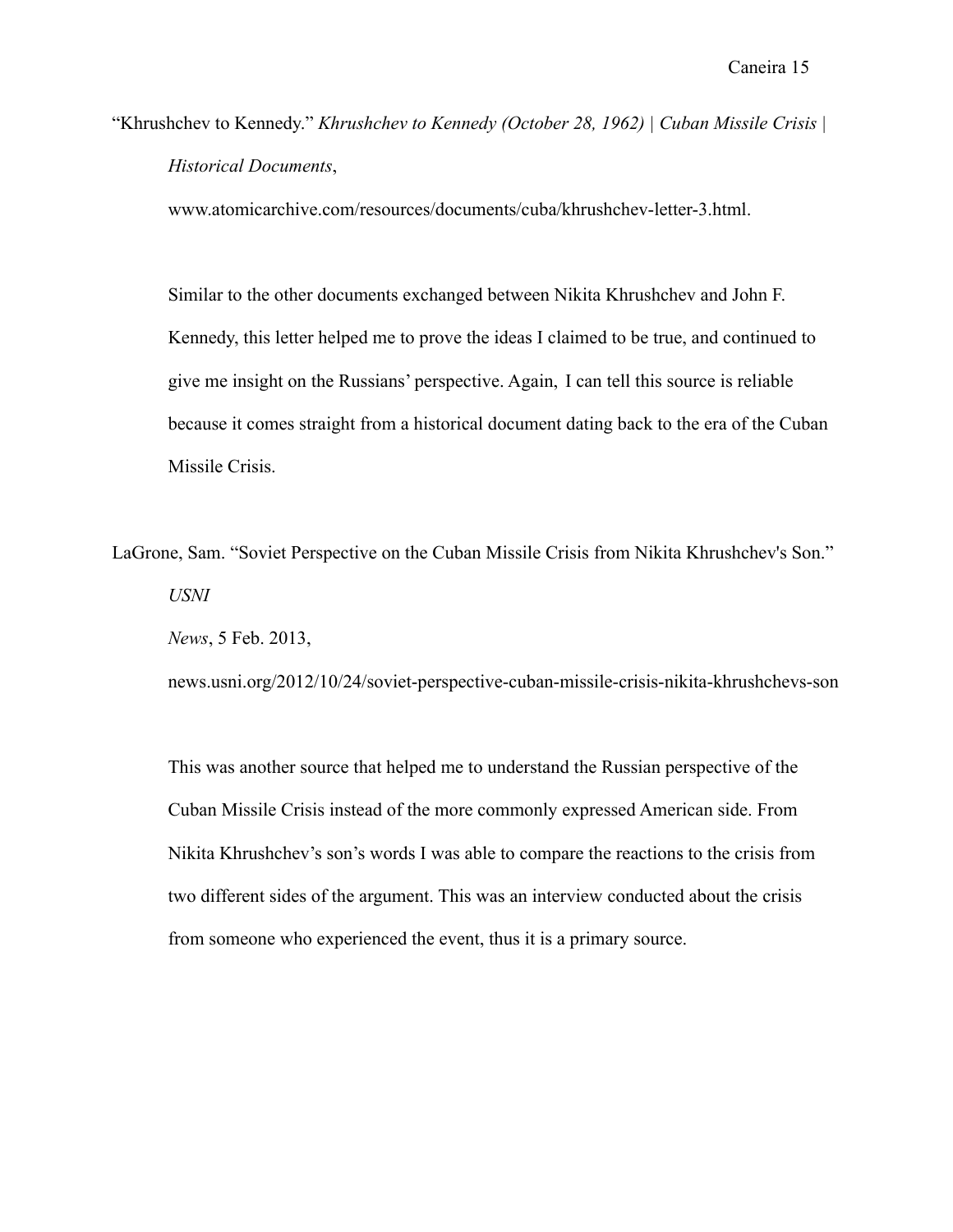## **SECONDARY**

*Cold War: Cuban Missile Crisis*, www.loc.gov/exhibits/archives/colc.html.

This source confirmed information I'd already found. While I knew most of the information, I made sure to take note of the information detailed about the letters sent back and forth between the nations' leaders during the Cuban Missile Crisis to support my thesis. This site is maintained by historians and comes from a long-trusted administration, so I can tell it is reliable for my research purposes.

History.com Editors. "Cold War History." *History.com*, A&E Television Networks, 27 Oct. 2009, www.history.com/topics/cold-war/cold-war-history.

This source had a great amount of background information that I felt I needed about the relationship of the United States and the Russians prior to the Cuban Missile Crisis. Each major highlight was briefly described. I found this source reliable because it is a well-trusted site.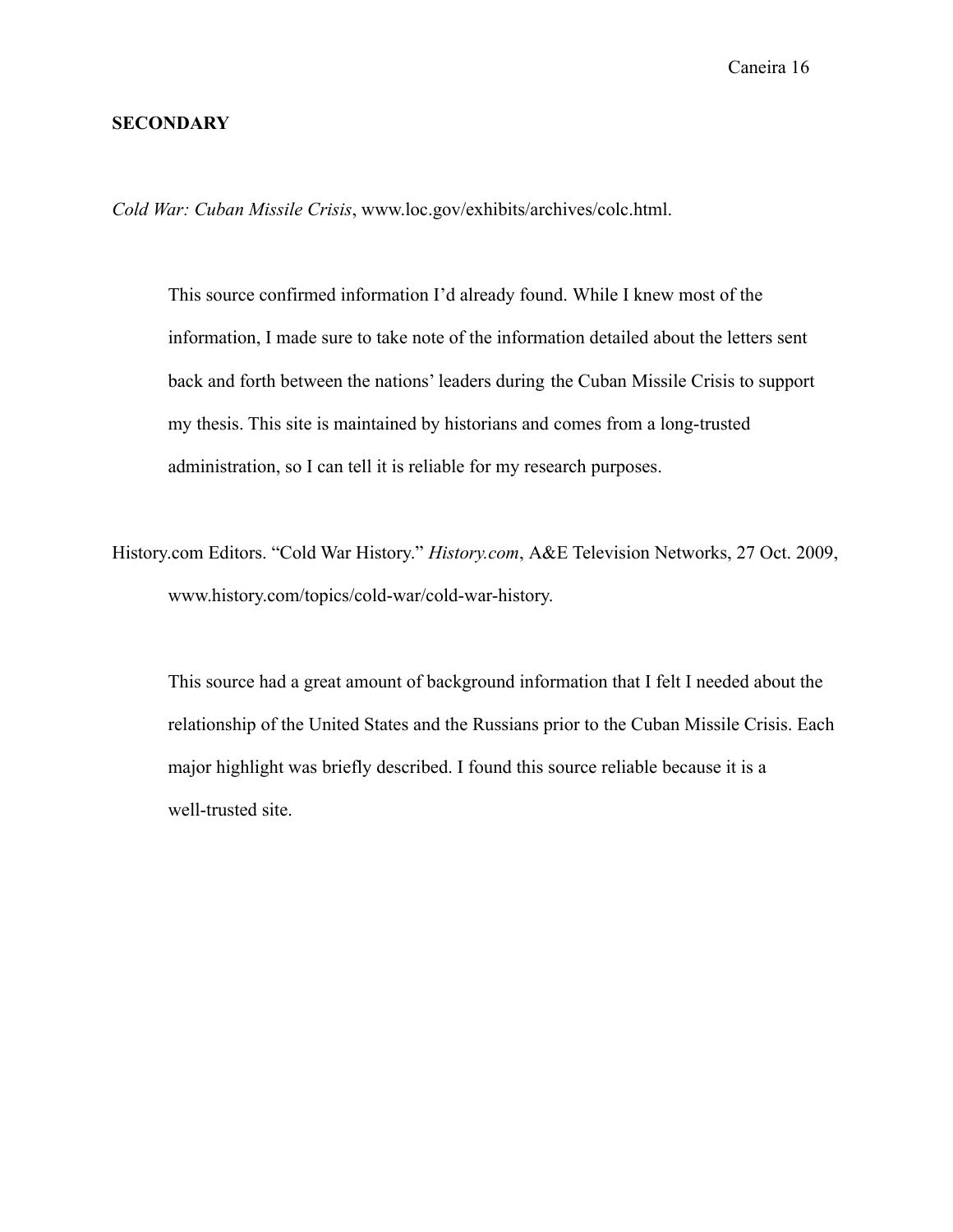History.com Editors. "Cuban Missile Crisis." *History.com*, A&E Television Networks, 4 Jan. 2010,

www.history.com/topics/cold-war/cuban-missile-crisis.

This source was full of great information regarding the Cuban Missile Crisis. It detailed the most prominent events during the crisis and helped me to get a general understanding of the topic and major events. I can tell this source is reliable because History.com is a well-trusted site, and the information I gathered here paralleled the facts and statistics of other sources I found.

Leffler, Melvyn P. "Ronald Reagan and the Cold War: What Mattered Most - Texas National Security Review." *Texas National Security Review*, 5 May 2018, tnsr.org/2018/05/ronald-reagan-and-the-cold-war-what-mattered-most/.

This source helped me prove the significance of the Cuban Missile Crisis in the context of communication between countries and leaders after the fact. This source is credible as it is written by a professor at the University of Virginia, and is secondary as it was not written by someone with a first-hand account of the era.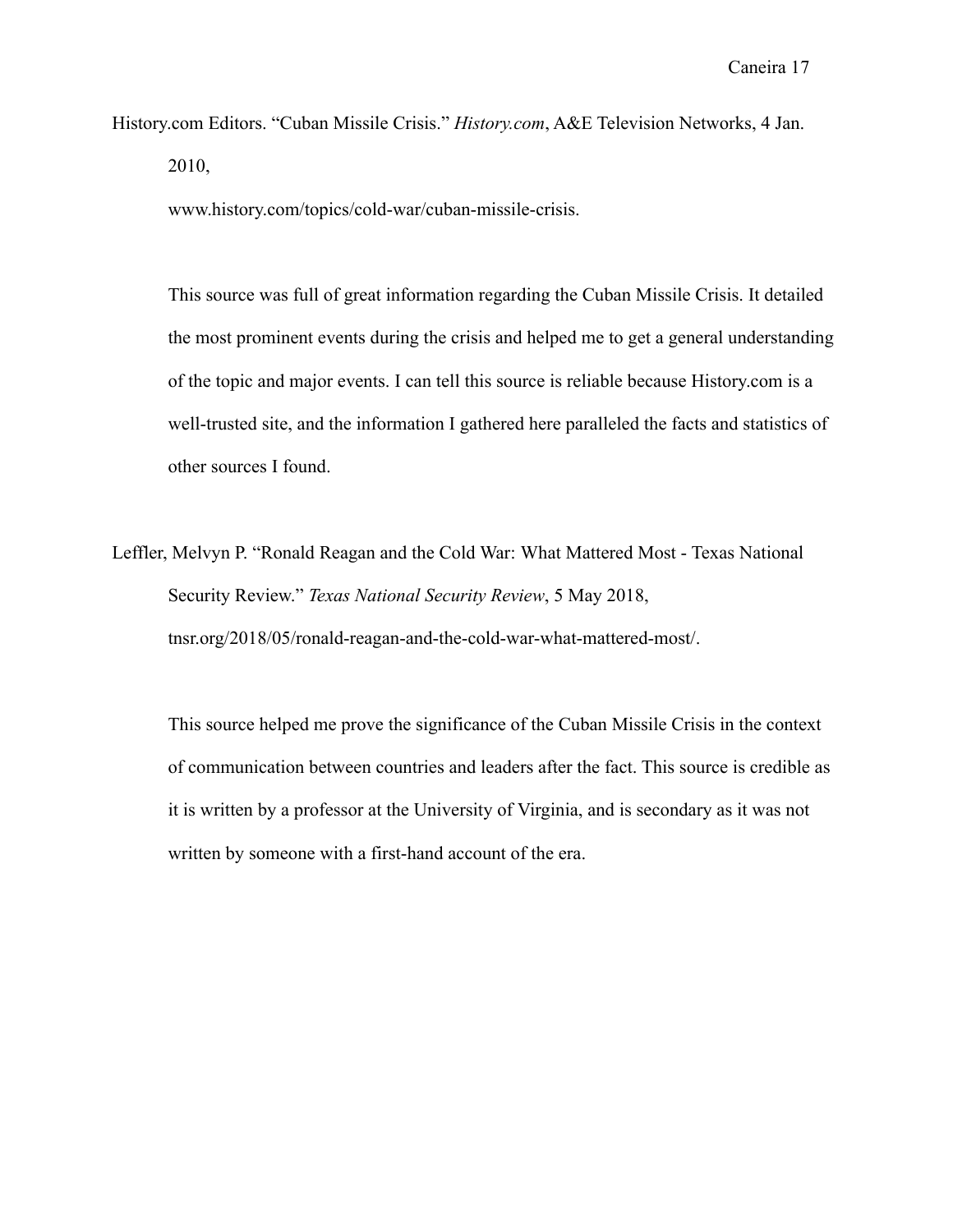Radd, Benjamin. "What the Cuban Missile Crisis Teaches Us about US-Iran Diplomacy Today." *OpenDemocracy*, 26 Feb. 2021,

www.opendemocracy.net/en/north-africa-west-asia/what-cuban-missile-crisis-teaches-usabout-us-iran-diplomacy-today/. Accessed 12 Mar. 2021.

This source helped me connect the significance of the Cuban Missile Crisis to the present in a US conflict with Iran. The author of this article is credible, as he teaches at the UCLA International Institute's Center for Middle East Development, and the source is secondary since the majority of events discussed are based in 1962 during the Missile Crisis.

Roeschley, Jason. "Nikita Khrushchev, the Cuban Missile Crisis, and the Aftermath." *Constructing the Past*, vol. 12, no. 1, 2011, p. 12, digitalcommons.iwu.edu/cgi/viewcontent.cgi?article=1145&context=constructing.

This article gave me a bit more information on the communicative impact of my topic, and the aftermath of the Cuban Crisis. I could tell that this source is credible because it is based in a reliable institution and the information I already acquired from other sources paralleled the contents of the article. I know this source is secondary, because it was published after the crisis and the article was not a first-hand account of the event.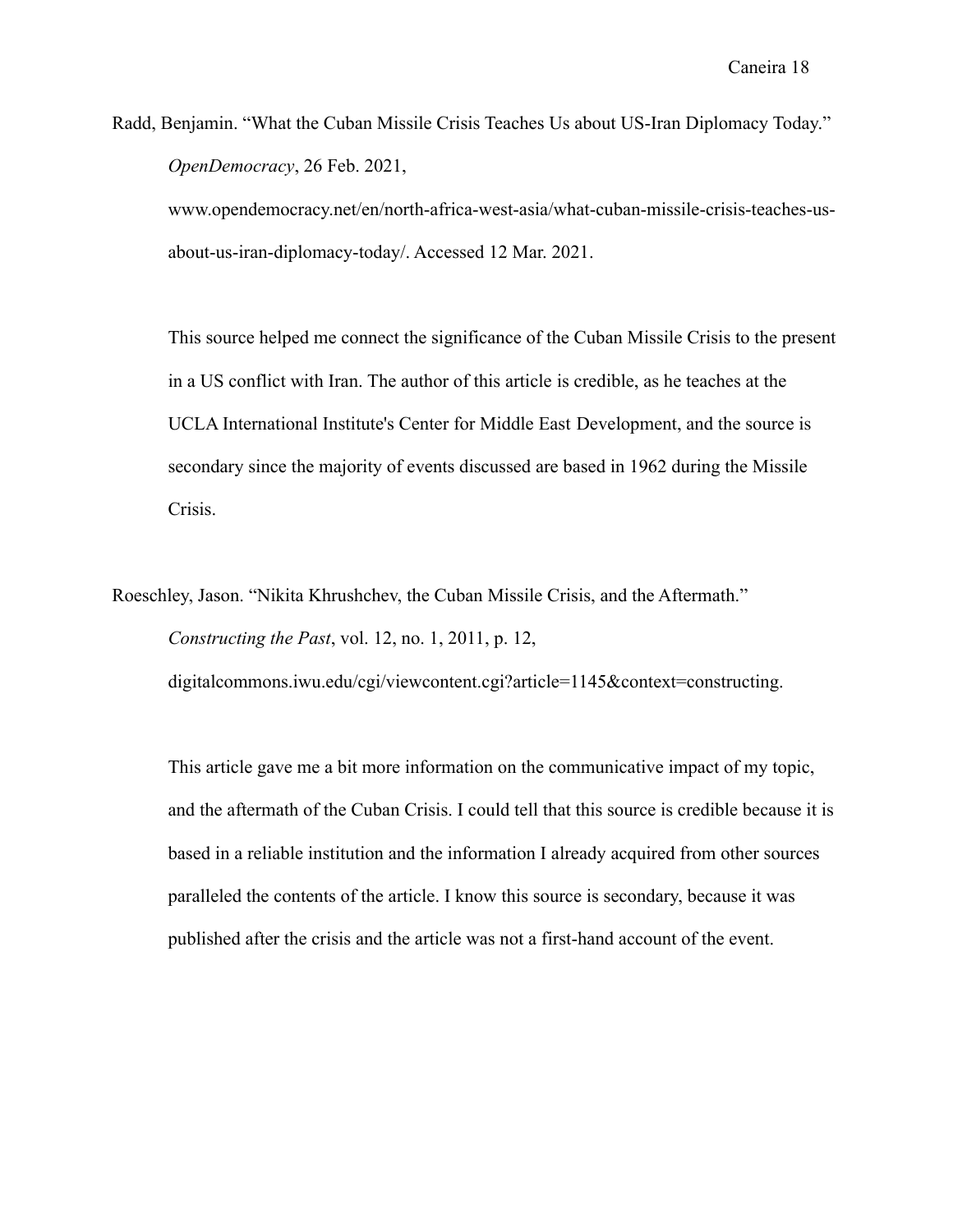Sherwin, Martin. "One Step from Nuclear War." *National Archives*, 20 Dec. 2017, www.archives.gov/publications/prologue/2012/fall/cuban-missiles.html.

This source helped me to enforce the idea of the confusion between the conflicted leaders during the Cuban Missile Crisis before the communications were made and ultimately ended the tension. I found several quotes and paraphrased ideas that I was looking to use as support for my argument, which made this resource particularly beneficial. I know this source is reliable because it is government-based, and since it was not written by a person with a first-hand account, I know that the source is secondary.

"The Unheard Voices of the Cuban Missile Crisis." *All Things Nuclear*, 22 Jan. 2021, allthingsnuclear.org/guest-commentary/the-unheard-voices-of-the-cuban-missile-crisis/. Accessed 10 May 2021.

This source helped me to connect my research project and the historical significance to the greater importance and influence on today's world in 2021. This source is secondary due to the fact that is not a first-hand account, and it is reliable because it is organization-based.